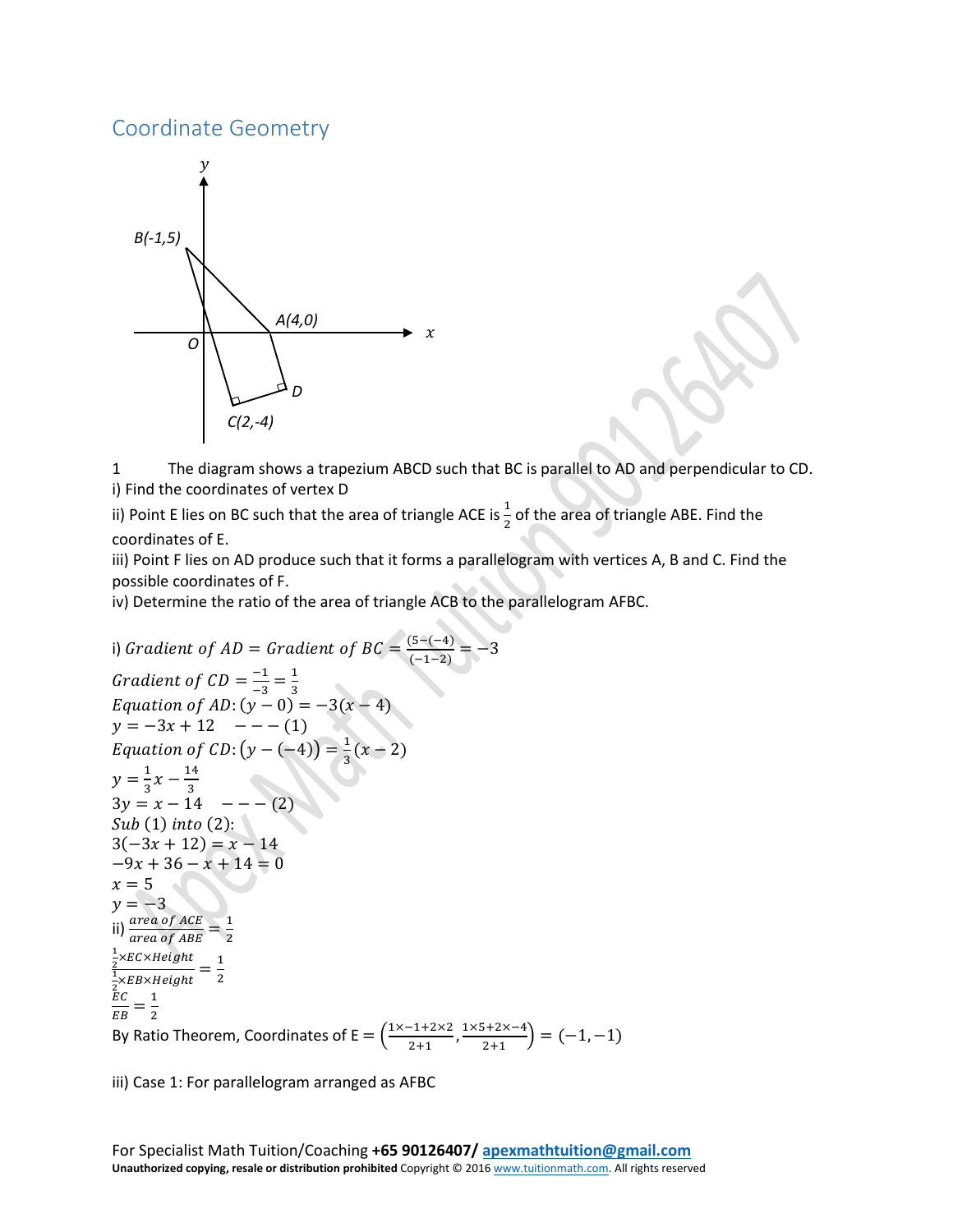$\overrightarrow{BC} = \overrightarrow{FA} = \begin{pmatrix} 3 \\ -9 \end{pmatrix}$  $\overrightarrow{OF} = \overrightarrow{OA} + \overrightarrow{AF} = \begin{pmatrix} 4 \\ 0 \end{pmatrix} + \begin{pmatrix} -3 \\ 9 \end{pmatrix} = \begin{pmatrix} 1 \\ 9 \end{pmatrix}$ Coordinates of F is  $(1,9)$ 

Case 2: For parallelogram arranged as ABFC  $\overrightarrow{BC} = \overrightarrow{AF} = \begin{pmatrix} 3 \\ -9 \end{pmatrix}$  $\overrightarrow{OF} = \overrightarrow{OA} + \overrightarrow{AF} = \begin{pmatrix} 4 \\ 0 \end{pmatrix} + \begin{pmatrix} 3 \\ -9 \end{pmatrix} = \begin{pmatrix} 7 \\ -9 \end{pmatrix}$ <br>Coordinates of F is (7, -9)  $\therefore$  possible coordinates of F are (1,9) and (7, -9)

iv)  $\frac{area\ of\ ACB}{area\ of\ AFBC} = \frac{\frac{1}{2} \times BC \times height}{BC \times height} = \frac{1}{2}$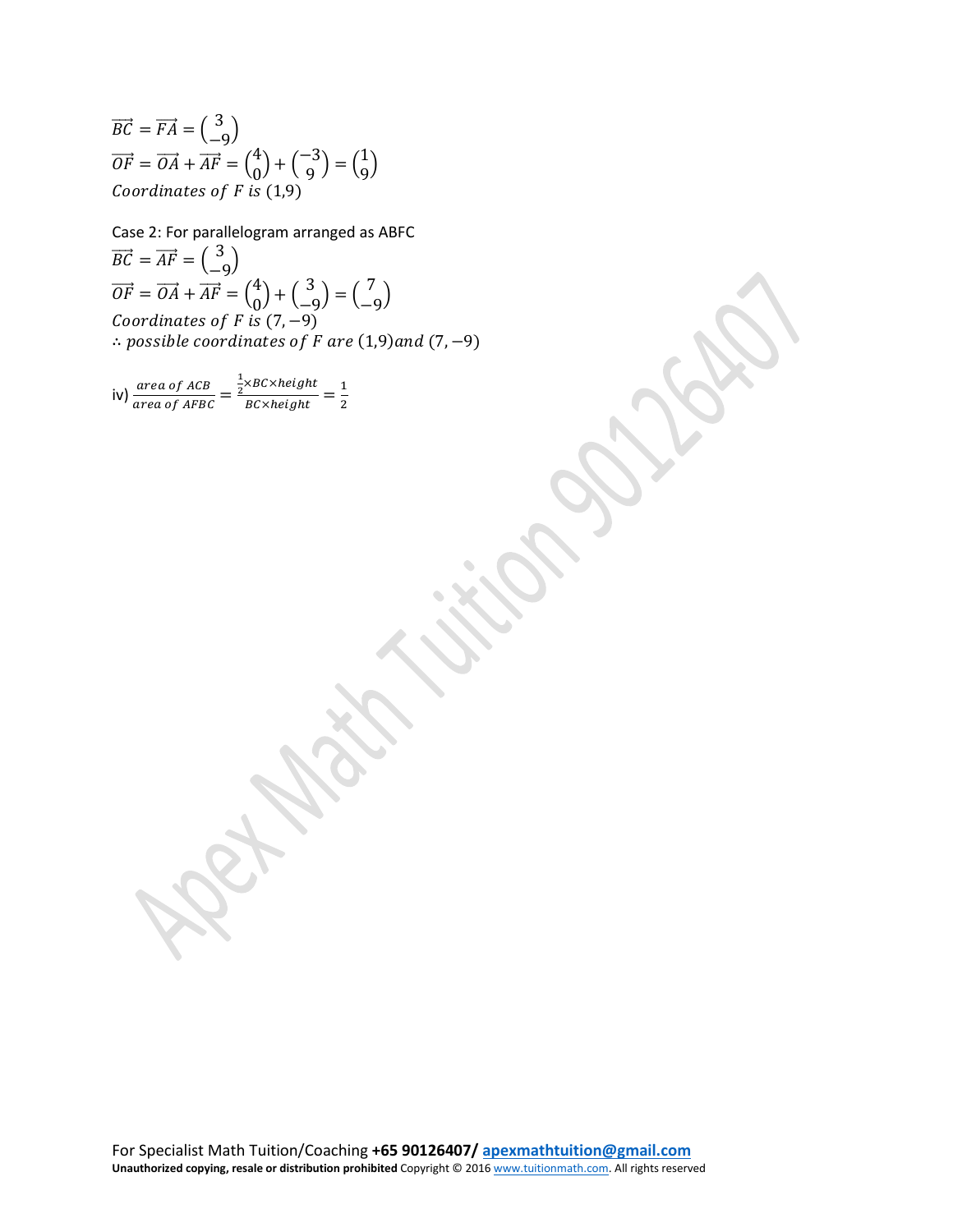- 2 Point A has coordinates (2,3) and line  $l_1$  has equation  $2y = 4x + 5$ .<br>a) Find the coordinates of the foot of the perpendicular from Point A to
- a) Find the coordinates of the foot of the perpendicular from Point A to line  $l_1$ .<br>b) Find the shortest distance from Point A to line  $l_1$
- b) Find the shortest distance from Point A to line  $l_1$ <br>c) Point B is the reflection of Point A on the line  $l_1$ ,
- Point B is the reflection of Point A on the line  $l_1$ , find the coordinates of B.

```
a) Let the foot of the perpendicular from Point A to line l_1 be Point C
Gradient of l_1 = \frac{4}{2} = 2Gradient of \perp line = -\frac{1}{2}Equation of \perp line: (y - 3) = -\frac{1}{2}(x - 2)y = -\frac{1}{2}x + 4Equating l_1 and \perp line: 2x + \frac{5}{2} = -\frac{1}{2}x + 44x + 5 + x - 8 = 05x = 3x = 0.6y = 3.7Coordinates of C is (0.6, 3.7)b) Length of AC = \sqrt{(2-0.6)^2 + (3-3.7)^2}= 1.57 \text{ units } (3 \text{ s.f.})c) C is the mid-point of AB\frac{2+x}{2} = 0.6x = -0.8\frac{3+y}{2} = 3.7y = 4.4Coordinates of B is (-0.8, 4.4)
```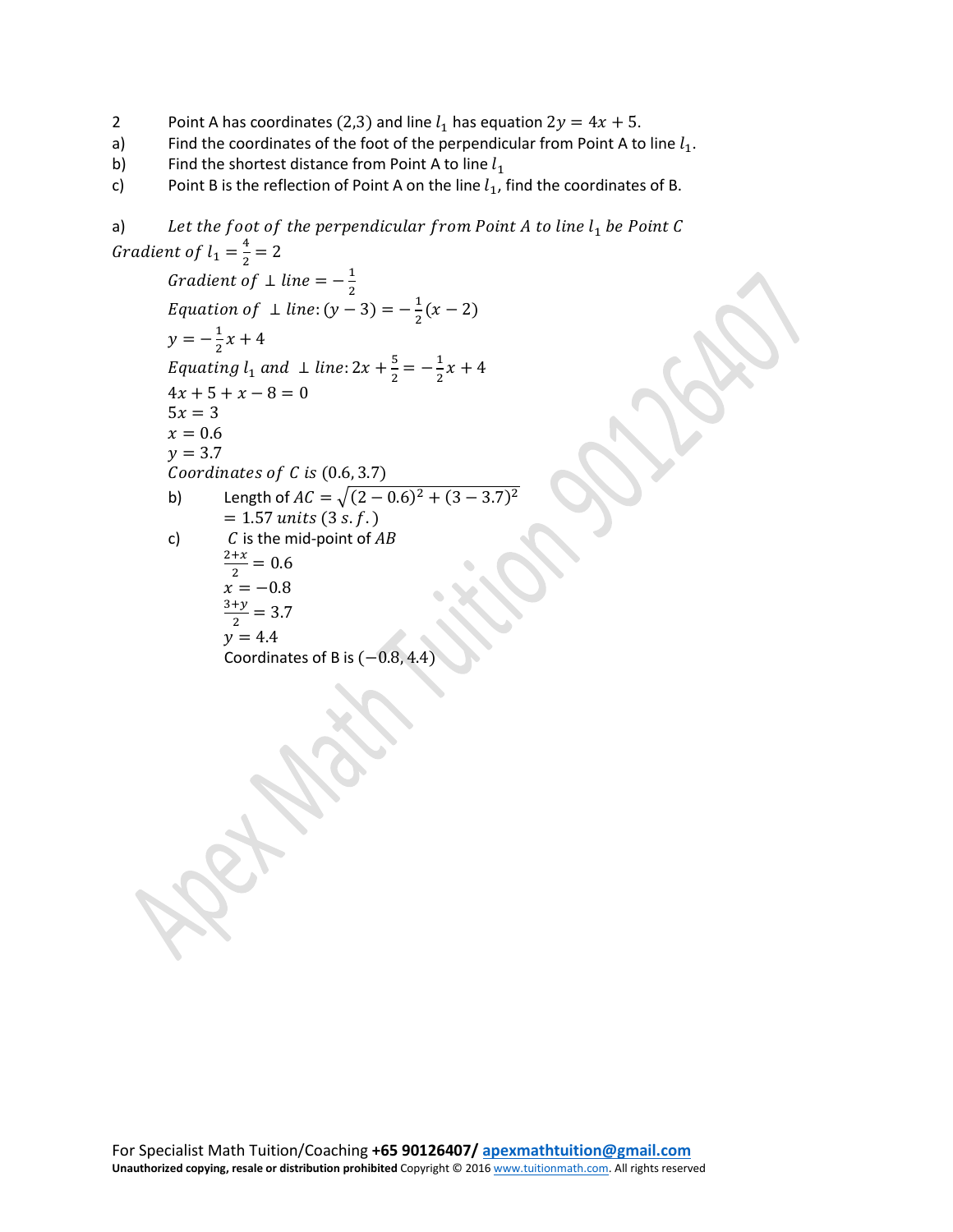3 The equation of the perpendicular bisector of the line segment which joins  $A(2,3)$  and  $B(h, k)$ is  $y = x - 1$ . Find the value of h and of k.

```
Gradient of perpendicular bisector = 1Gradient of AB = -1 = \frac{(k-3)}{(h-2)}k - 3 = -h + 2k = -h + 5 ----(1)
Midpoint of AB = \left(\frac{2+h}{2}, \frac{3+k}{2}\right)\left(\frac{3+k}{2}\right) = \left(\frac{2+h}{2}\right) - 13 + k = 2 + h - 2k = h - 3 ----(2)
Sub (1) to (2) : -h + 5 = h - 32h = 8h = 4k = 1
```
4 The diagram shows 3 vertices of a parallelogram. Given A(1,2), B(3,0) and O, find the possible positions of the fourth vertex.



Ans: (4,2), (−2,2), (2, −2)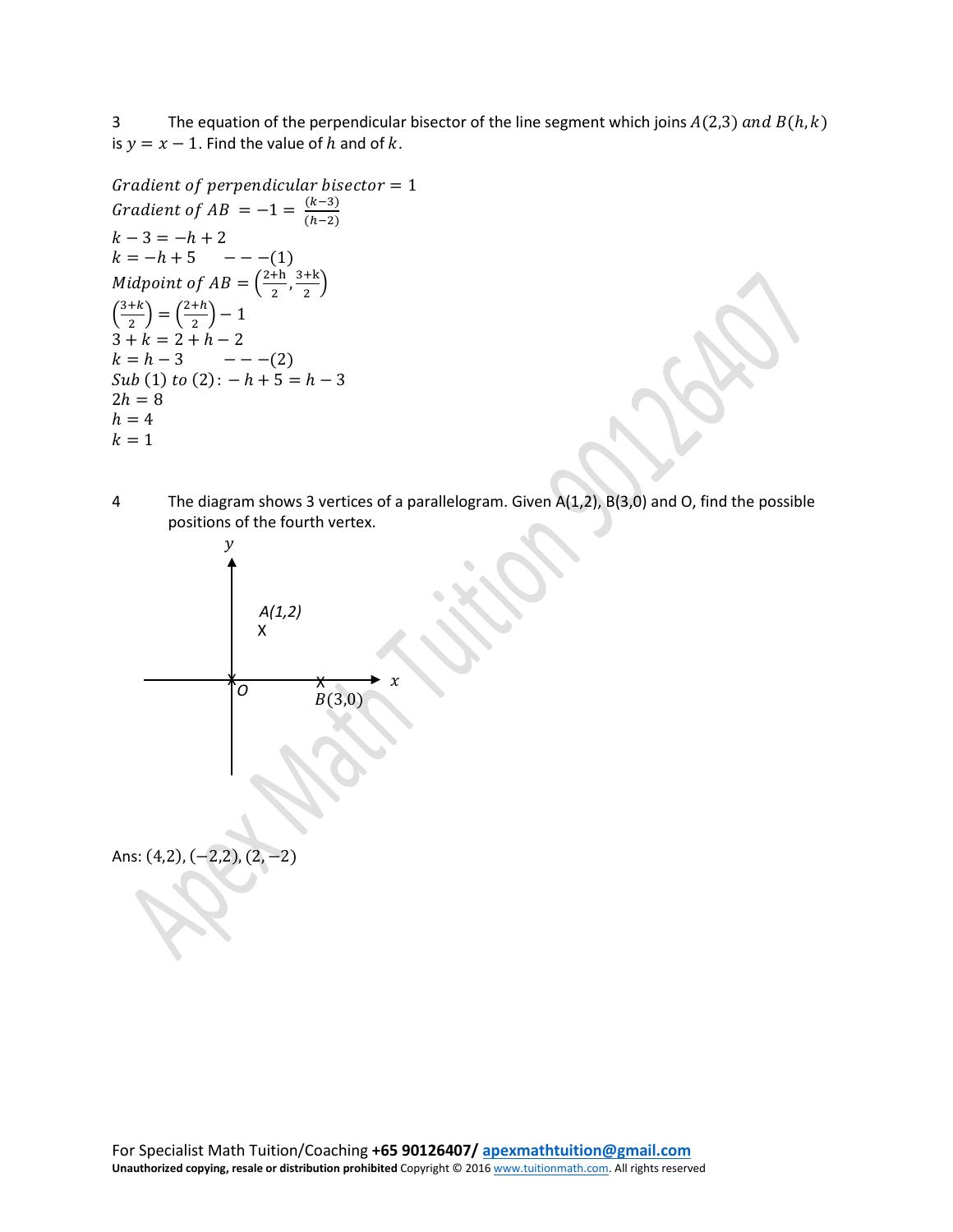

5 The diagram above (not drawn to scale) shows kite  $ABCD$  with  $DC$  parallel to the x-axis. The area of triangle ADC is 3 times that of triangle ABC. Given that  $C(7, -2)$  and the equation of the

diagonal BD is  $2y = x$ , find<br>i) Coordinates of D Coordinates of D

- ii) Coordinates of E
- iii) Coordinates of A
- iv) Coordinates of B
- i)  $y$ -coordinate of  $D = -2$ Sub  $y = -2$  into  $2y = x$ :  $x = -4$ Coordinates of  $D$  is  $(-2, -4)$ ii) Gradient of  $DB =$ 2

Gradient of AC = -2  
Equation of AC: 
$$
(y-(-2)) = -2(x-7)
$$
  
 $y = -2x + 12$ 

$$
Equate AC and BD: -2x + 12 = \frac{1}{2}x
$$

 $24 = 5x$  $x = 4.8$ 

 $y = 2.4$ 

$$
Coordinates of E is (4.8, 2.4)
$$

$$
iii) \tE is the midpoint of AC.
$$

$$
\left(\frac{x+7}{2},\frac{y-2}{2}\right)=(4.8,2.4)
$$

$$
x=2.6
$$

$$
y=6.8
$$

$$
Coordinates of A is (2.6, 6.8)
$$

$$
\mathsf{Given that}\tfrac{Ar\theta}{}
$$

iv) Given that 
$$
\frac{Area \, ADC}{Area \, ABC} = \frac{3}{1}
$$

 $\frac{DE}{EB} = \frac{3}{1}$ 1

Using Ratio Theorem: 
$$
\left(\frac{1 \times (-2) + 3 \times (x)}{3+1}, \frac{1 \times (-4) + 3 \times (y)}{3+1}\right) = (4.8, 2.4)
$$

$$
x = 7.07
$$

$$
y = 4.53
$$

$$
1.55
$$
  
Coordinates of B is (7.07, 4.53)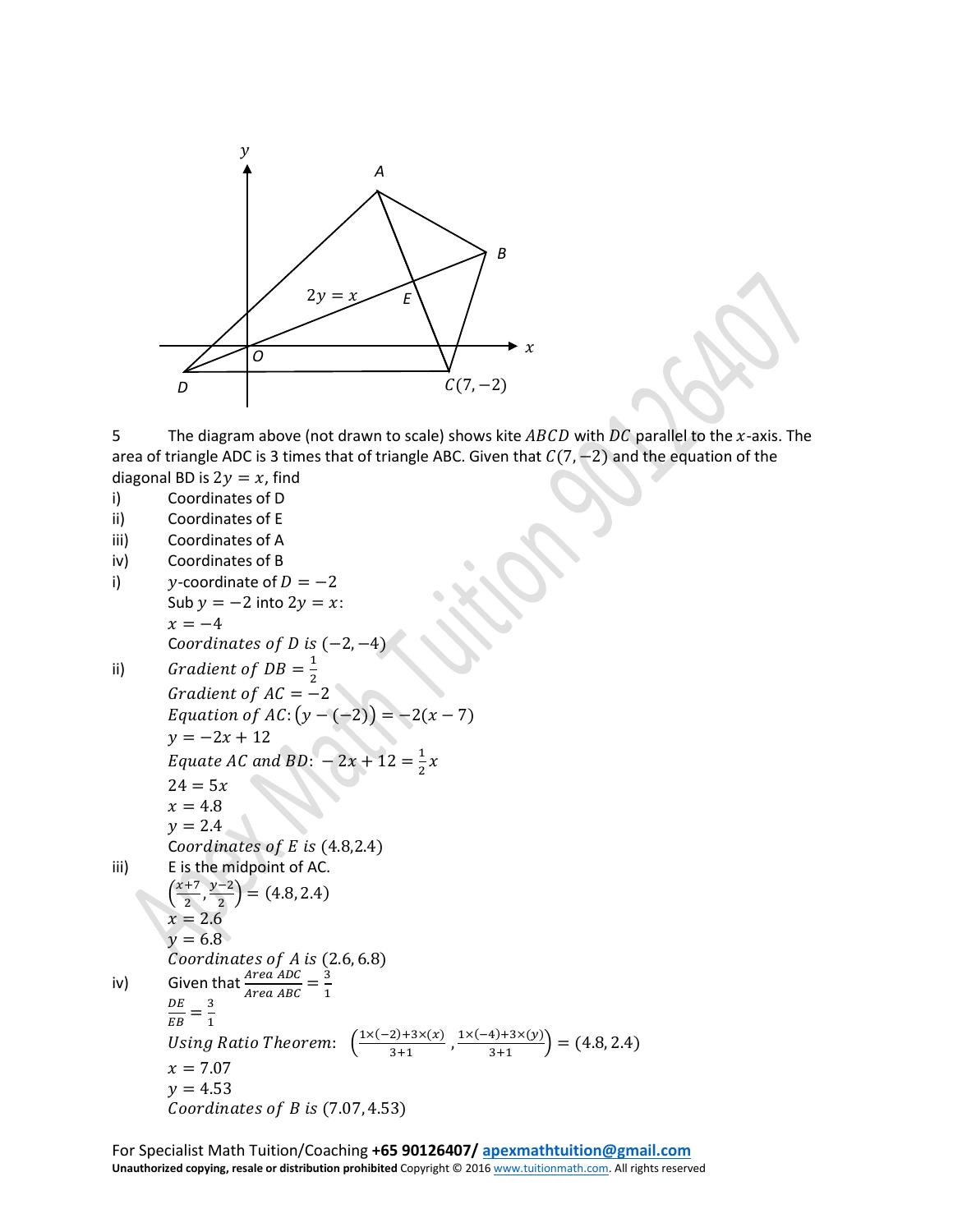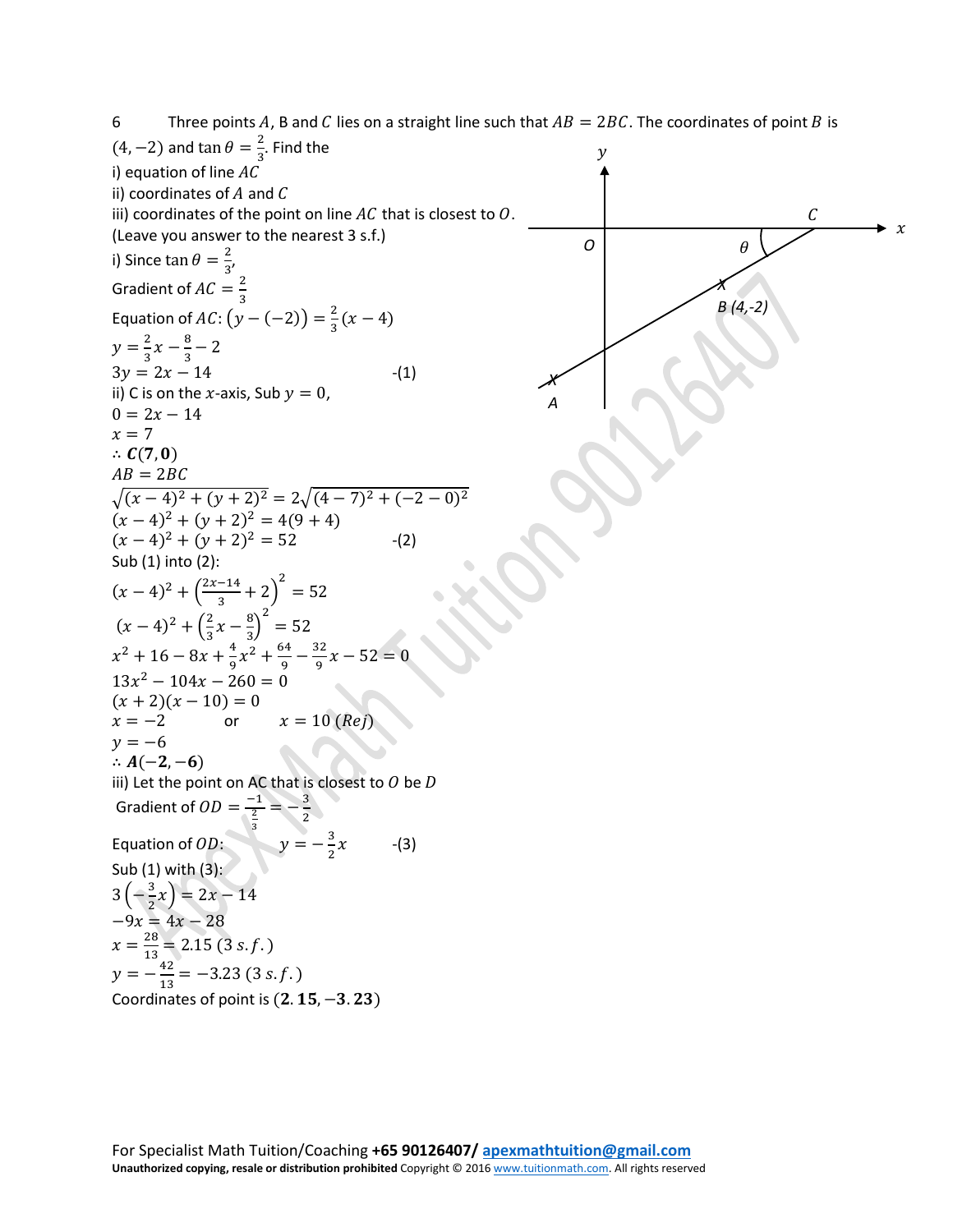7 The diagram shows a trapezium OABC. The equation of  $OA$  is  $y = x$  and the equation of OC is  $2y + x = 0$ . Line OA is parallel to CB and perpendicular to AB. Point B is on the x-axis. The length of 0A is  $4\sqrt{2}$  units.

i) Find the coordinates of  $A$ 

ii) Find the coordinates of  $B$ 

iii) Find the coordinates of  $C$ .

iv) Hence, calculate the area of trapezium  $OABC$ .

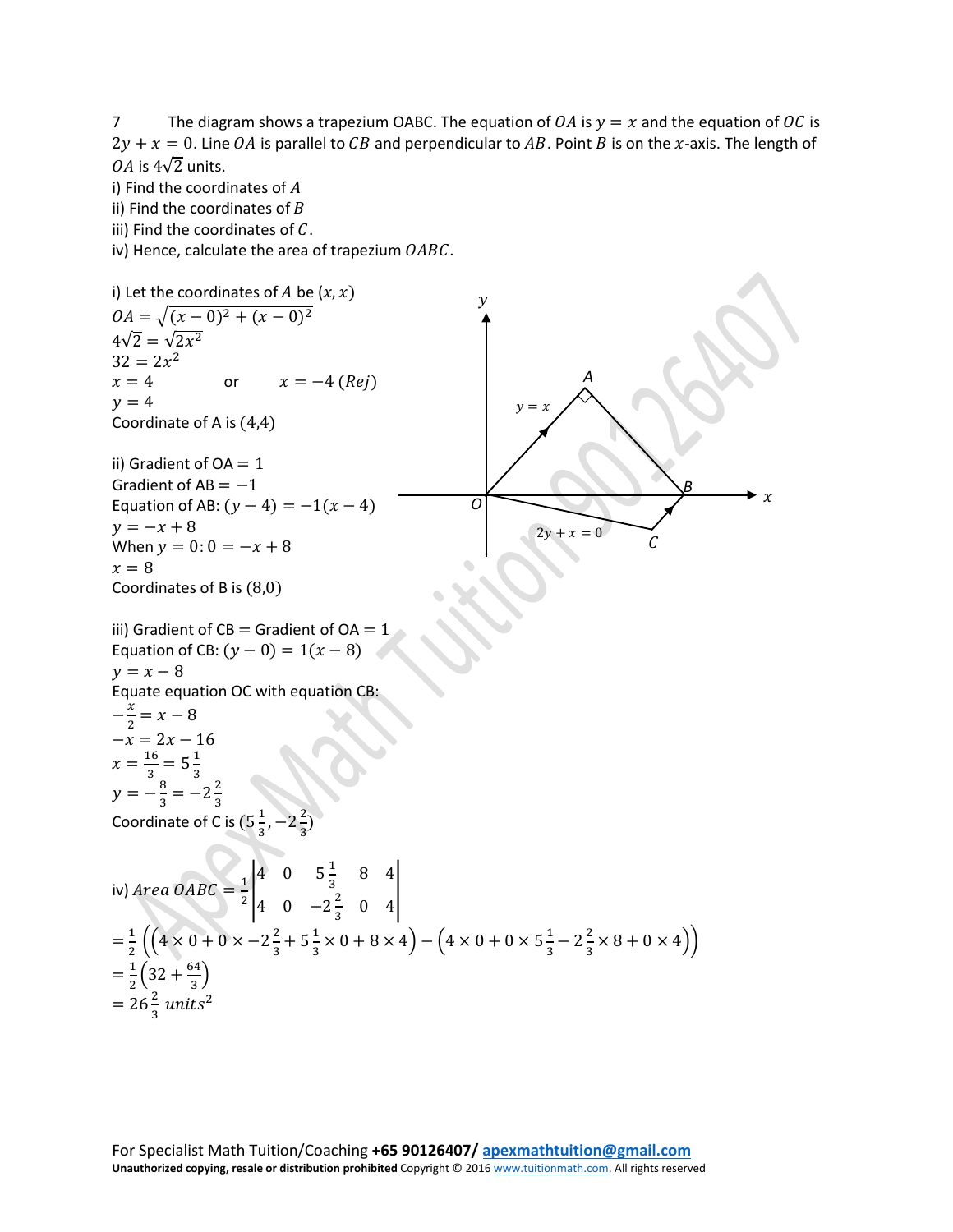8 ABCD is a trapezium with AB parallel to BC. The equation of DC is  $6y = 11x - 41$ . Given that midpoint of AD lies on the y-axis and the midpoint of  $BD$  lies on the x-axis, find

i) the coordinates of  $D$ ii) the coordinates of  $C$ 

iii) area of ABCD

iv) the perpendicular distance between AD and BC (leaving your answer to 3 s.f.)

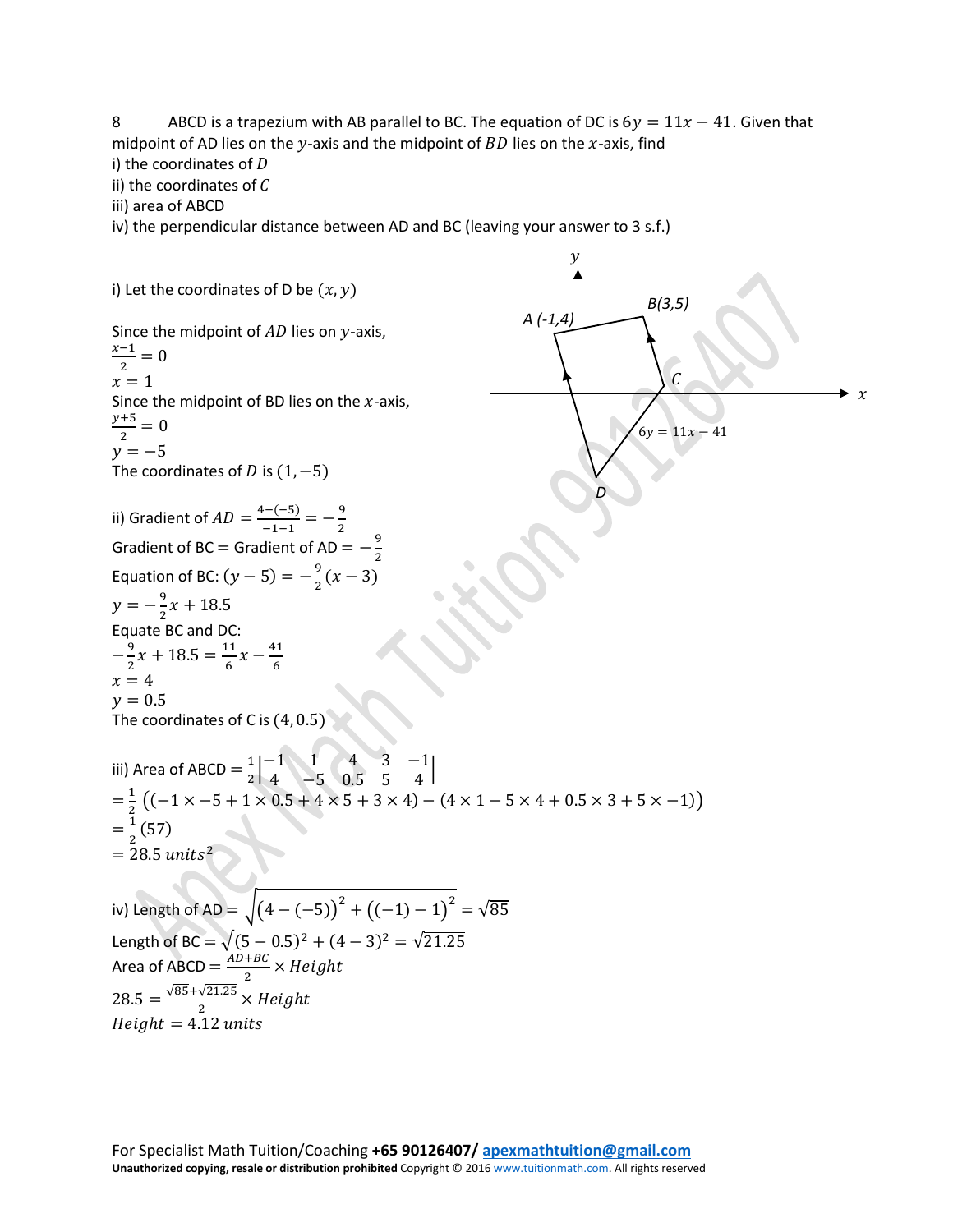9 In the diagram, ABCD is a rectangle. The coordinates of A are (-1,2) and the equation of BC is  $3y + x = 25$ . Given that the area of ABCD is 80 units<sup>2</sup>, find the coordinates of B, C and D.